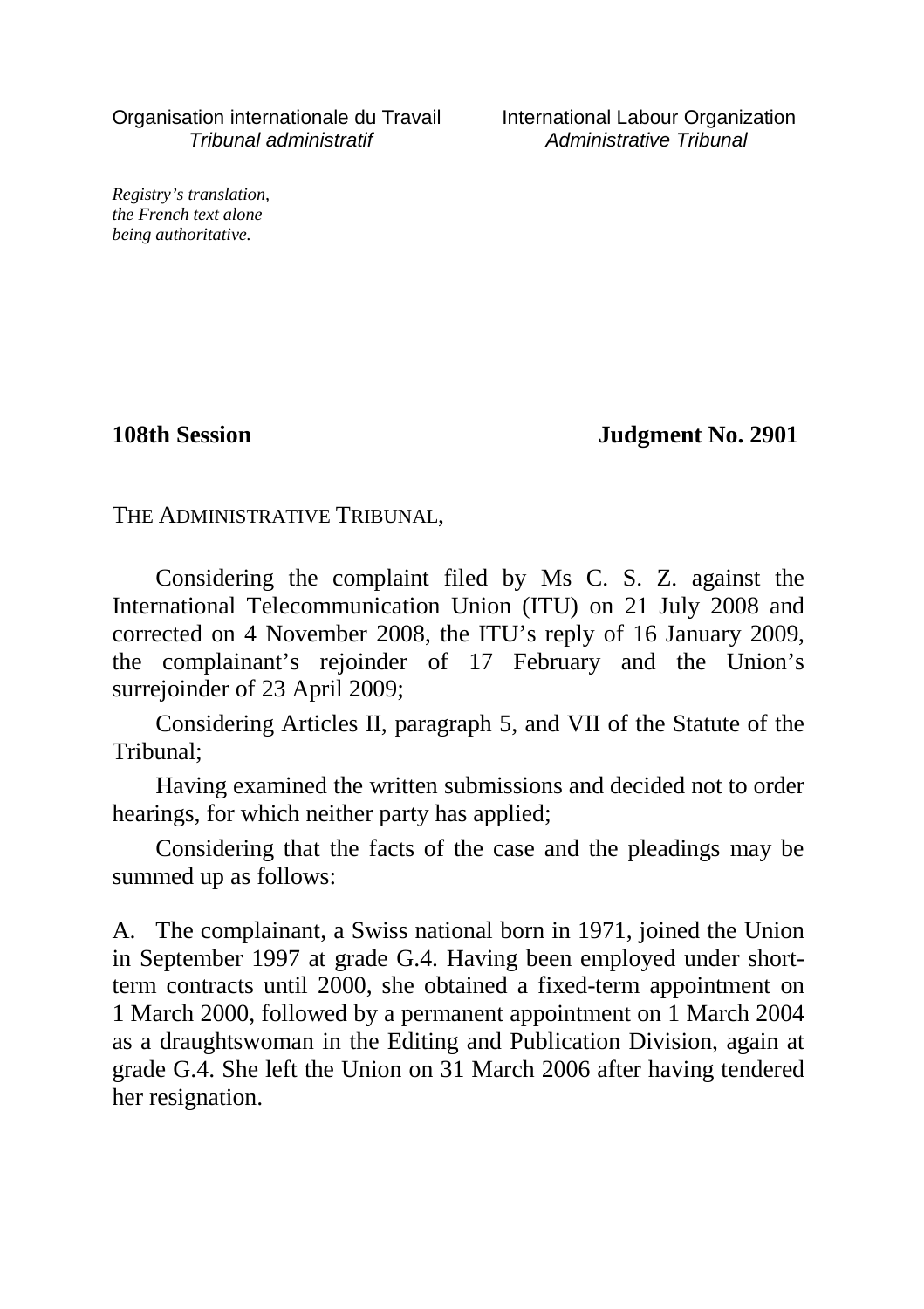On 28 November 2006 the complainant and five of her former colleagues in the above-mentioned division lodged a complaint of harassment and abuse of authority against Ms P., the head of the division. A commission of inquiry was therefore set up. In the report which it issued on 3 August 2007, the Commission stated that it was "unable to find any evidence which might lead it to conclude that [Ms P.] had engaged in harassment or abused her authority vis-à-vis the complainants". It recommended inter alia that "[a] psychological unit should be set up to continue the therapeutic listening which [it] haldl begun". On 6 September a copy of the Commission's report was forwarded to the complainant, and by a letter of 29 October the Deputy Secretary-General in charge of the Administration and Finance Department informed her that, although she no longer worked for the Union, she was being offered psychological support, like the other complainants.

In a letter of 13 December 2007 to the Secretary-General, the complainant requested her reinstatement, since she considered that the Commission of Inquiry had acknowledged that her complaint had merit.

B. The complainant submits that from the moment her supervisor, Ms P., took up her duties, she proved to be incapable of proper personnel management and she harassed her staff and abused her authority over them. For example, she regularly came into the complainant's office to denigrate her subordinates and she did the same thing with each of them.

The complainant asserts that Ms P. subjected her to intolerable bullying, snubs and contempt and that her repeated complaints and those of her colleagues regarding this conduct were not taken seriously by senior management. She states that "this noxious and psychologically stressful situation led in [her] case to a complete loss of motivation and a deterioration in her physical and mental health" resulting in four months' sick leave because of a nervous depression.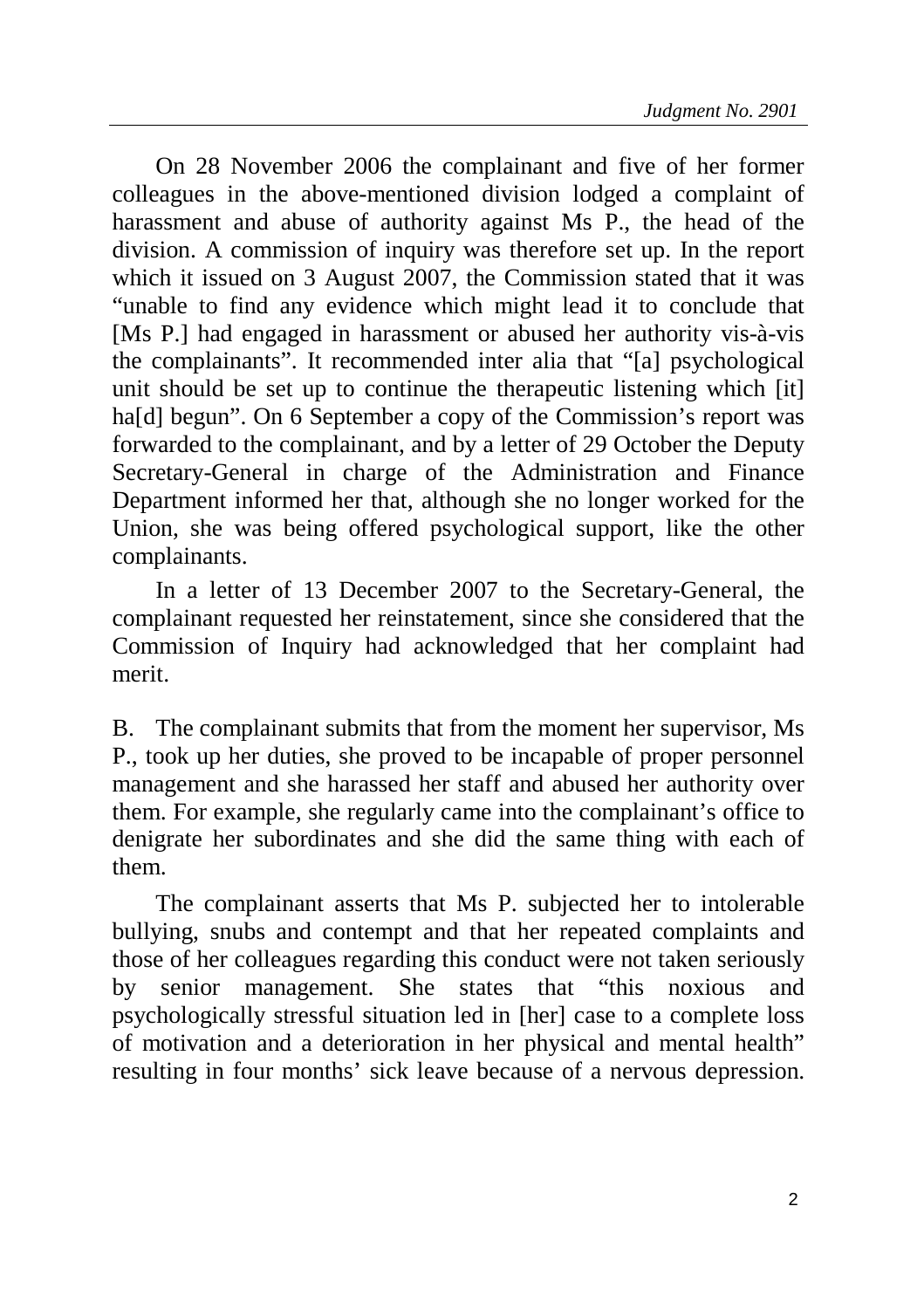Lastly, she explains that in view of senior management's failure to react appropriately – which for her "is tantamount to passive complicity" – and above all in order to preserve her health, she decided to tender her resignation.

The complainant requests "compensation for the loss of acquired benefits (especially with regard to the United Nations [Joint] Staff Pension Fund)", "financial compensation for loss of earnings during the period following her resignation" and "[her] reinstatement at the ITU in a post matching her qualifications, since the service to which she used to belong has been dismantled".

C. In its reply the ITU disputes the receivability of the complaint on two grounds, namely that internal means of redress have not been exhausted and that it is time-barred.

Firstly, the Union emphasises that the complainant did not lodge an internal appeal, and it points out that the provisions of Chapter XI of the Staff Regulations and Staff Rules, which deal with the appeal procedure, apply to all staff members, former staff members and their successors in title. Termination of the contractual relationship for whatever reason does not affect the obligations resulting from the application of these provisions. Moreover, the complainant did not request, let alone obtain, the Secretary-General's authorisation to file a complaint directly with the Tribunal. Furthermore, the complainant's statement that she had been advised by the Appeal Board to turn to the Tribunal directly, assuming that it is true, cannot be accepted as a valid argument, given the complainant's obligations in terms of exhausting internal means of redress.

Secondly and without prejudice to the foregoing remarks, the ITU submits that, since the complainant filed her complaint with the Tribunal more than six months after having submitted her request for reinstatement on 13 December 2007, this complaint is irreceivable according to Article VII, paragraph 3, of the Statute of the Tribunal.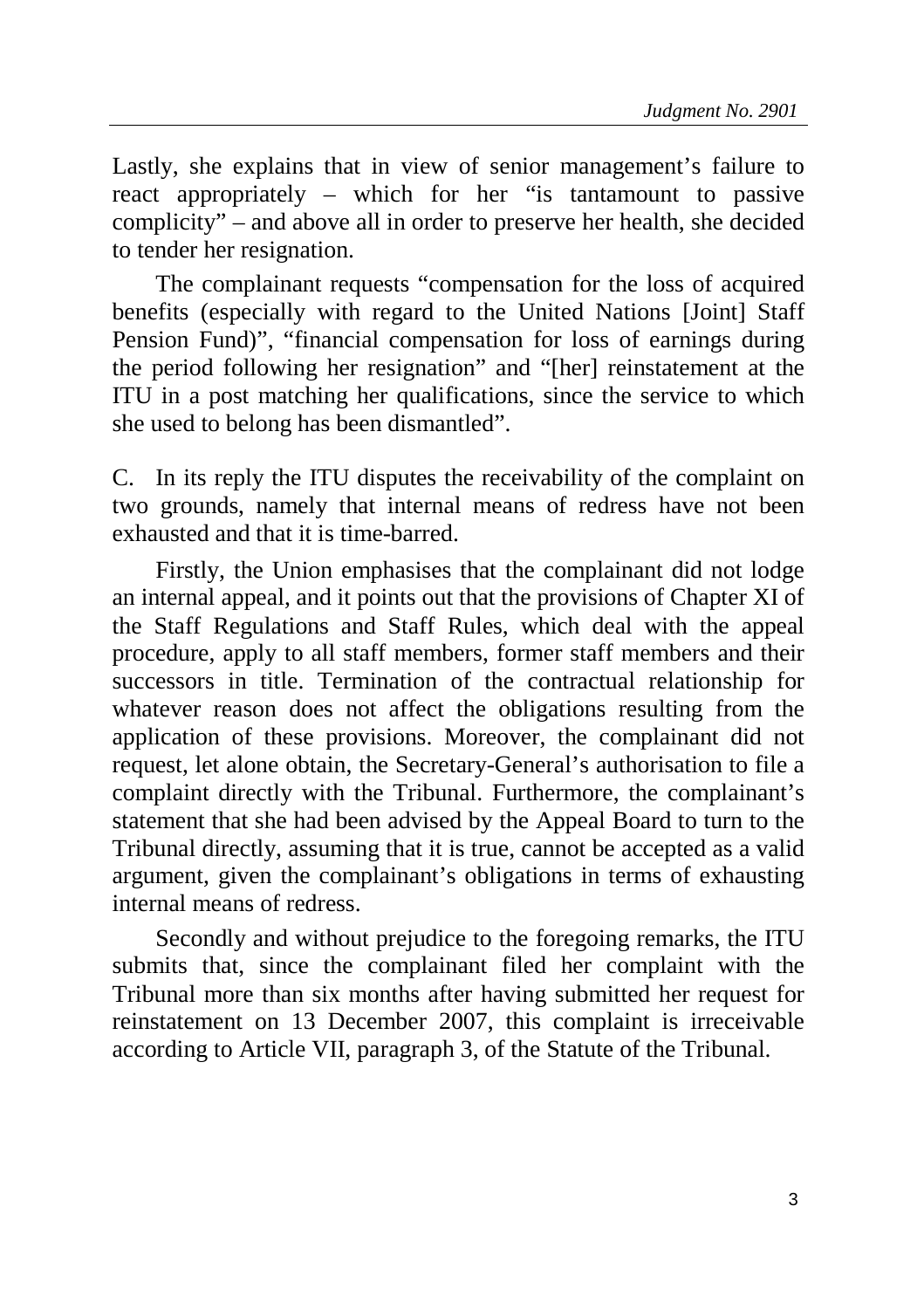Subsidiarily, with regard to the merits of the case, the Union considers that the conclusions drawn by the Commission of Inquiry did not warrant any action by the Secretary-General over and above the decision that he took, which has not been challenged by any of the parties concerned, except the complainant.

D. In her rejoinder the complainant draws attention to the fact that there is nothing in the Staff Regulations and Staff Rules to indicate that the term "staff member" also refers to a former staff member. She considers that it is "wrong and contradictory" to take her to task for not obtaining the Secretary-General's authorisation to refer her case to the Tribunal, given that he did not even reply to her request. Referring to Articles 7 and 8 of the Tribunal's Rules, the complainant submits that the fact that a reply from the Union was sought and supplied within the requisite time limits might suggest that her complaint had already been deemed receivable.

E. In its surrejoinder the ITU maintains its objections to the receivability of the complaint. It adds that the argument based on the fact that it was invited to submit a reply to the complaint is devoid of merit. Indeed, it is contradicted by the Tribunal's case law, which shows that a case placed on the roll of a session may be heard by the Tribunal and result in the delivery of a judgment dismissing the complaint as irreceivable on the grounds that internal means of redress have not been exhausted, or because it is time-barred.

## CONSIDERATIONS

1. The complainant, who joined the ITU in September 1997 at grade G.4, was given a permanent appointment on 1 March 2004 as a draughtswoman in the Editing and Publication Division.

As she was faced with a deterioration in the working atmosphere in that division, particularly from 2004 onwards, she tendered her resignation and left on 31 March 2006.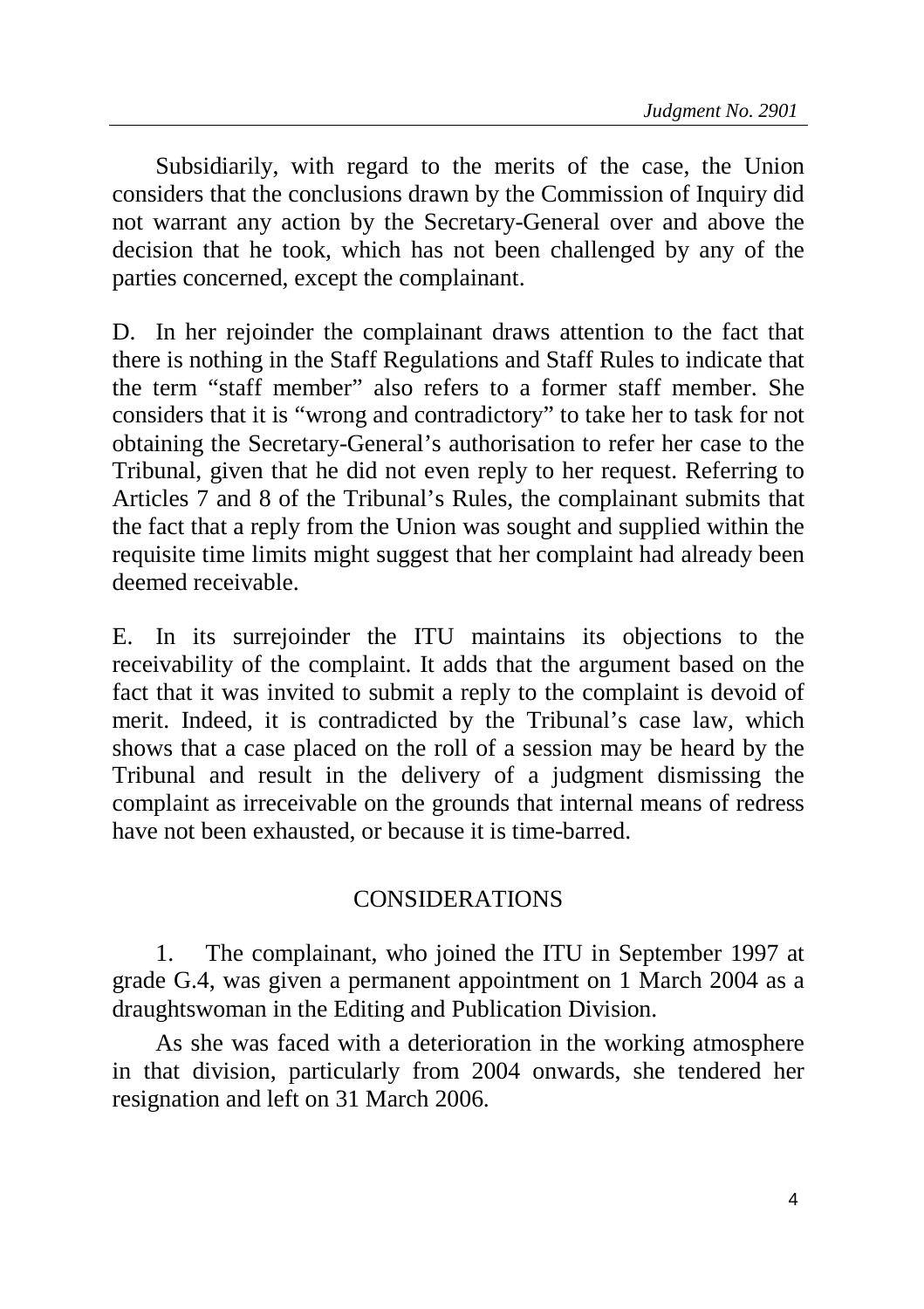2. On 28 November 2006 the complainant and five of her former colleagues, who had remained in their posts, lodged a complaint of harassment and abuse of authority under Service Order No. 05/05 of 16 March 2005 against Ms P., the head of their division, whom they blamed for this worsening of the working atmosphere.

Prior to this step, on 29 March 2006 these staff members had sent a memorandum to the Chief of the Personnel and Social Protection Department regarding the same events, but the action taken by the Union in response to this did not satisfy them.

3. In its report of 3 August 2007 the Commission of Inquiry set up under Service Order No. 05/05 dismissed the accusations of harassment and abuse of authority levelled at Ms P., but noted the existence of the serious shortcomings denounced by the complainants, which it ascribed primarily to managerial errors on the part of the Union's senior management. It recommended that the Secretary-General should "make arrangements so that the complainants are no longer under the supervision of [Ms P.]", "reorganise the service accordingly" and "[set up] a psychological unit" to assist the complainants.

4. By a letter of 6 September 2007, to which a copy of the report was attached, the Deputy Secretary-General in charge of the Administration and Finance Department informed the complainant that she would be notified shortly of the Secretary-General's decision on the conclusions contained in the report.

On 18 October 2007 the complainant, who had learnt from her former colleagues that they had been moved to different posts within the ITU, wrote to the Secretary-General to ask what decision he had taken on her case. She reminded him that she had been led to resign from the Union because of the shortcomings observed by the Commission. On 29 October the Deputy Secretary-General replied to the complainant that since she no longer worked for the ITU she could not, by definition, unlike the other complainants, benefit from the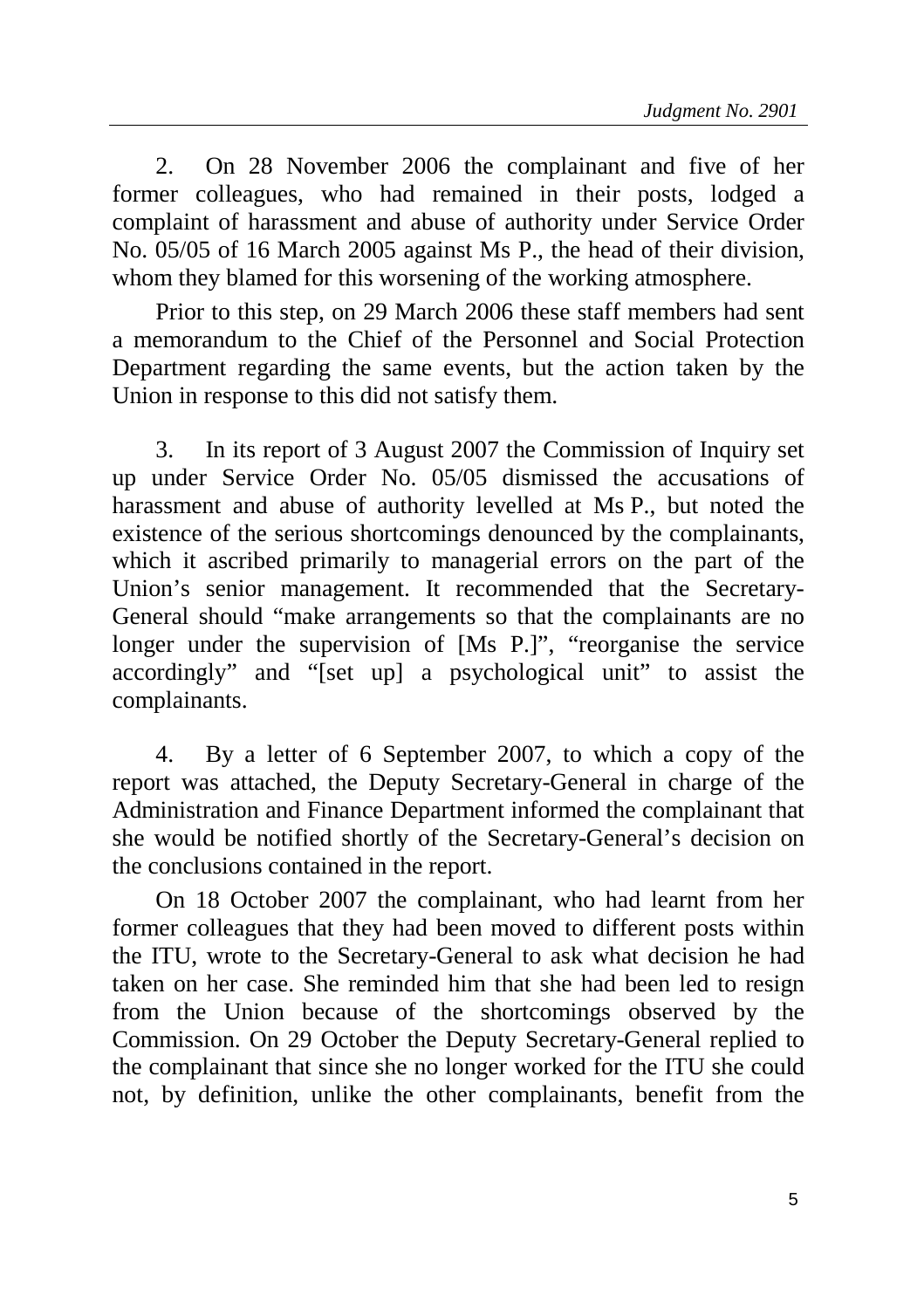Commission's recommendation that she should be transferred to another post. In that letter he therefore merely proposed that, if she so wished, she should avail herself of the psychological support also offered to her former colleagues.

5. By a letter of 13 December 2007 to the Secretary-General the complainant, who stressed the particular circumstances under which her resignation had taken place, having regard to the findings of the Commission of Inquiry, asked to be reinstated at the ITU in a post matching her qualifications.

As this letter went unanswered, the complainant sought to challenge the implicit decision refusing her request for reinstatement. Since, according to her, the Appeal Board of the ITU had informed her that she had no *locus standi* to refer a matter to it because she was no longer a staff member of the ITU, the complainant appealed directly to the Tribunal.

Thus, on 21 July 2008 she filed her complaint in which she seeks not only reinstatement but also financial compensation for the loss in earnings and loss of "acquired benefits", especially in terms of pension rights, caused by her resignation in 2006.

6. The Union raises two objections to the receivability of the complaint. The first is failure to exhaust internal means of redress as required by Article VII, paragraph 1, of the Statute of the Tribunal and the second is failure to abide by the time limit stipulated in paragraph 3 of the same article for filing a complaint against an implied decision.

Since this second objection to receivability is undeniably well founded, it will be unnecessary for the Tribunal to rule on the first objection.

7. While paragraph 2 of Article VII of the Statute of the Tribunal lays down that a complaint against an express individual decision must be filed within ninety days of the notification of this decision, paragraph 3 of that article stipulates that: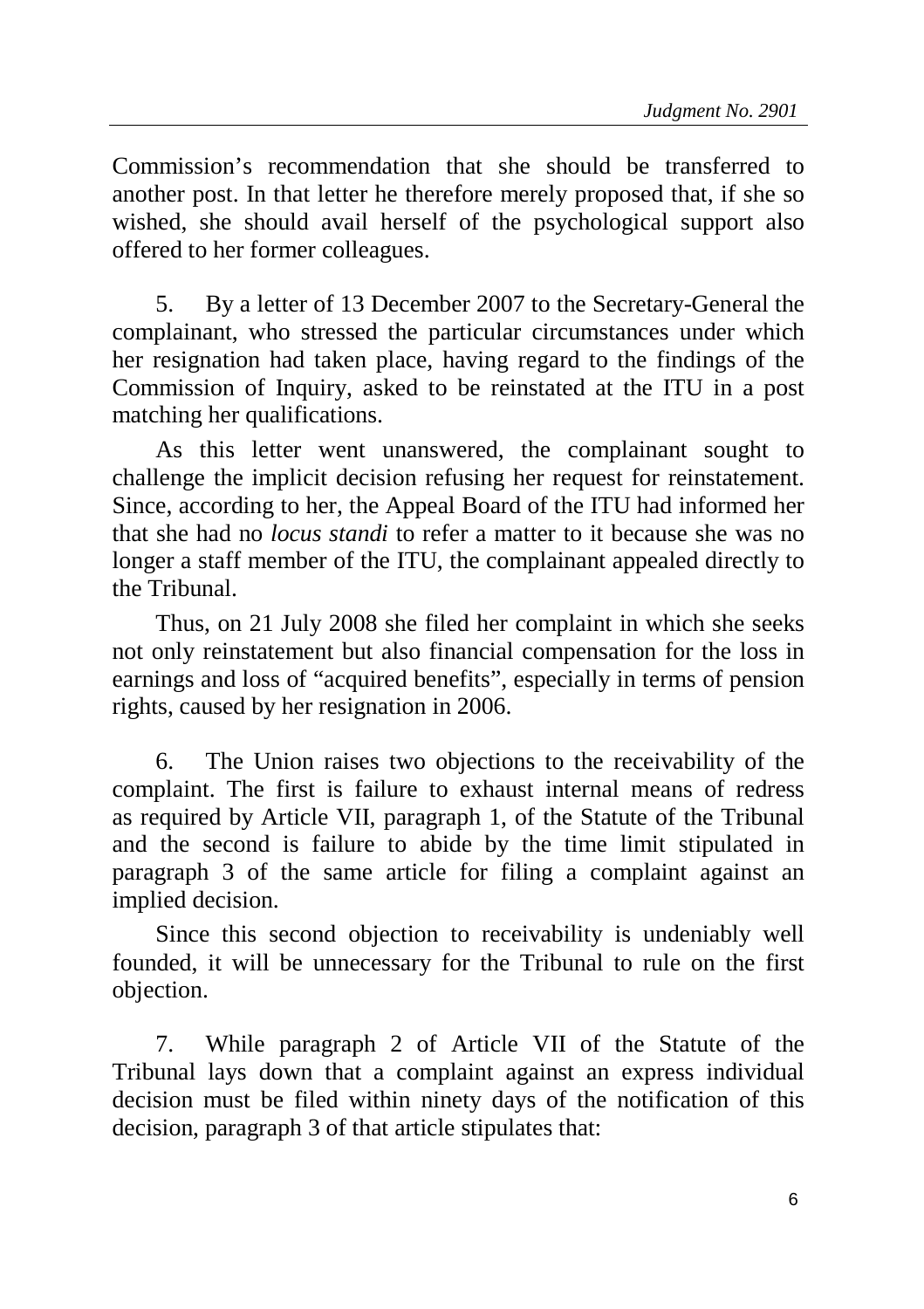"Where the Administration fails to take a decision upon any claim of an official within sixty days from the notification of the claim to it, the person concerned may have recourse to the Tribunal and his complaint shall be receivable in the same manner as a complaint against a final decision. The period of ninety days provided for by the last preceding paragraph shall run from the expiration of the sixty days allowed for the taking of the decision by the Administration."

8. As the Tribunal had occasion to explain in Judgment 456, under 2, the purpose of these provisions is twofold. Their first aim is to enable an official to defend his or her interests by going to the Tribunal when the Administration has failed to take a decision. Their second aim is to prevent a dispute from dragging on indefinitely, which would undermine the necessary stability of the parties' legal relations. It follows from these twin purposes that, if the Administration fails to take a decision on a claim within sixty days, the person submitting it not only can, but must refer the matter to the Tribunal within the following ninety days, i.e. within 150 days of his or her claim being received by the organisation, otherwise his or her complaint will be irreceivable.

9. In the instant case, the complaint filed with the Tribunal must be considered to be directed against the implied decision resulting from the absence of a reply from the Secretary-General of the ITU to the request for reinstatement contained in the complainant's letter of 13 December 2007. She thus had 150 days as from the Union's receipt of this letter to challenge that decision. It is clear that this time limit had well and truly expired by the time her complaint was filed with the Tribunal on 21 July 2008. For this reason the complaint is irreceivable because it was lodged out of time.

10. The Tribunal's case law does allow a complaint against an implied rejection to be deemed receivable, notwithstanding the expiry of the time limit for filing a complaint, if a particular step taken by an organisation, such as sending a dilatory reply to the complainant, might give that person good reason to infer that his or her claim is still under consideration (see Judgment 941, under 6). But that cannot be said to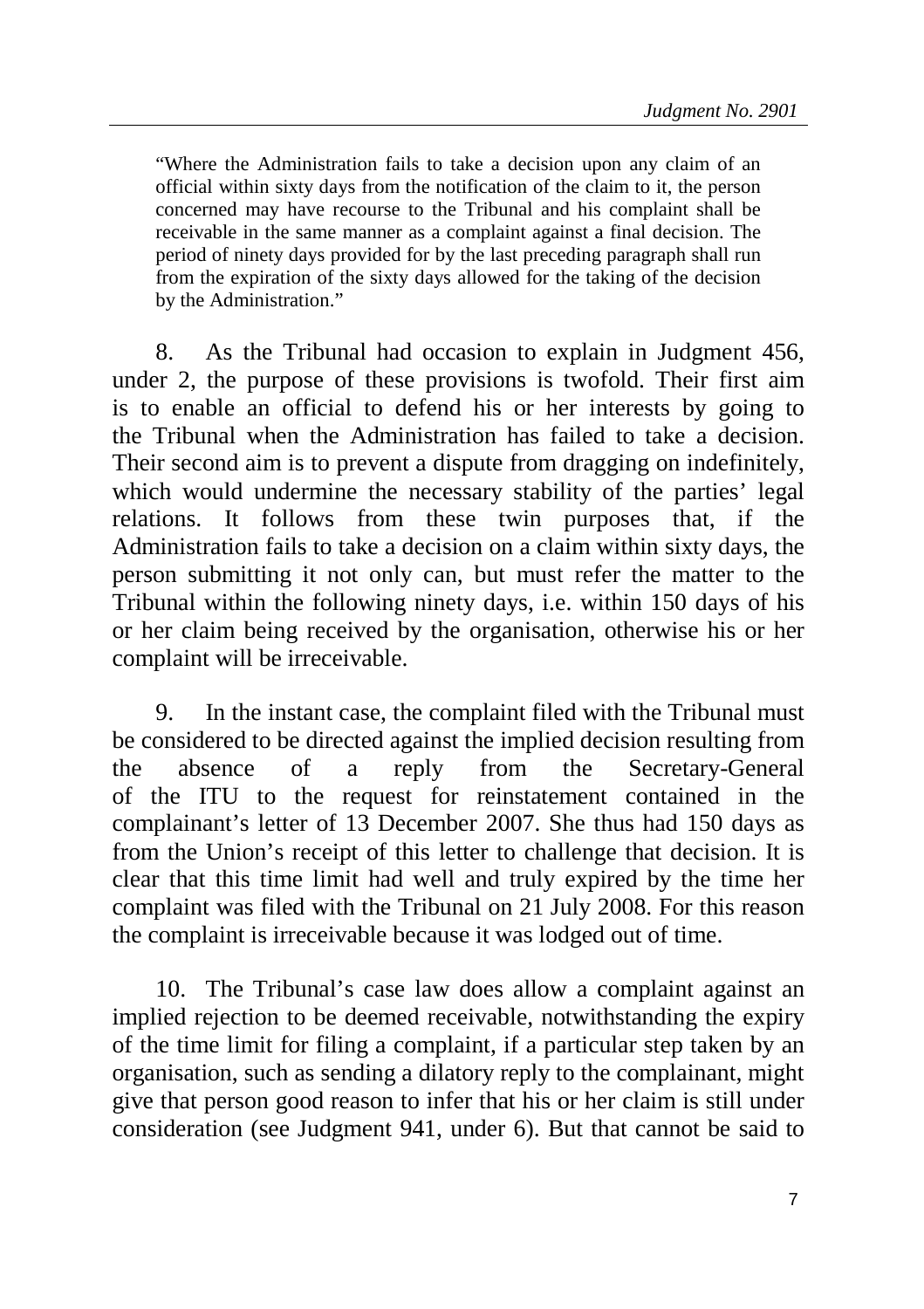have occurred in the instant case where the ITU, having forwarded to the complainant on 29 October 2007 the Secretary-General's decision of which she had already been informed on 6 September of that year, simply refrained from replying to the request for reinstatement made by the complainant on 13 December 2007 and thus took no steps which might have suggested that it intended to accede to that request.

11. Moreover, the Tribunal notes that the complainant does not formally dispute the fact that her complaint was time-barred. In this connection she merely points out that it was not summarily dismissed in accordance with the procedure which, under Article 7 of the Rules of the Tribunal, may be applied to complaints which are found to be clearly irreceivable on registration. This circumstance clearly cannot prevent the Tribunal from ruling in this judgment that the complaint was filed out of time.

12. As the Tribunal has repeatedly stated, for example in Judgments 602, 1106, 1466 and 2722, it should not entertain a complaint filed out of time, because any other conclusion, even if founded on considerations of equity, would impair the necessary stability of the parties' legal relations, which is the very justification of the time bar.

13. It follows that the complaint must be dismissed as irreceivable, without there being any need for the Tribunal to rule on its merits.

## DECISION

For the above reasons,

The complaint is dismissed.